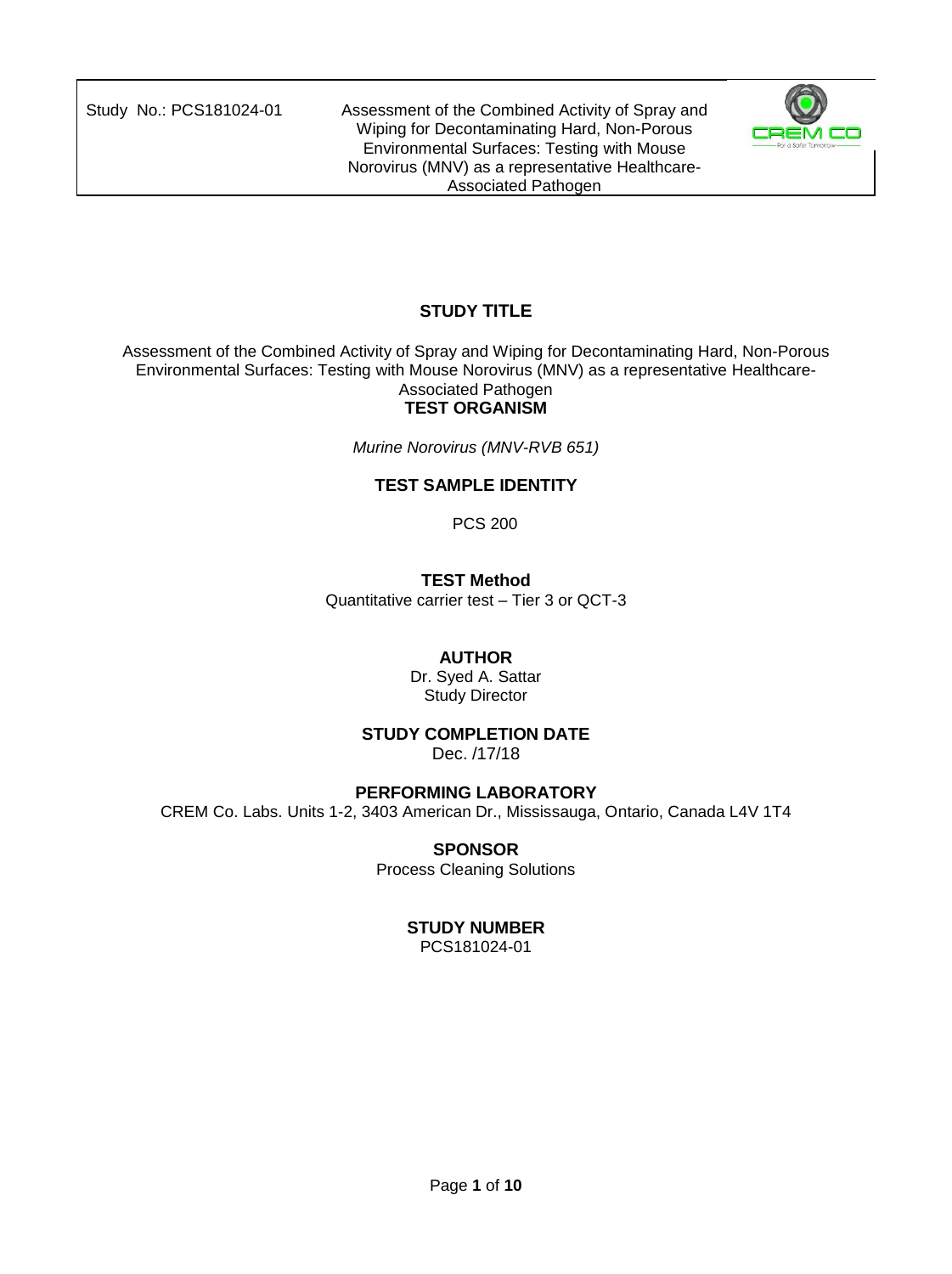

## **GOOD LABORATORY PRACTICE STATEMENT**

The study referenced in this report was not conducted in compliance with U.S. Environmental Protection Agency's Good Laboratory Practice (GLP) regulations set forth in 40 CFR Part 160.

| Submitter: _________________________________ | Date: _____________________ |
|----------------------------------------------|-----------------------------|
| Sponsor: _______________________________     | Date: ____________________  |
|                                              | Date: ___________________   |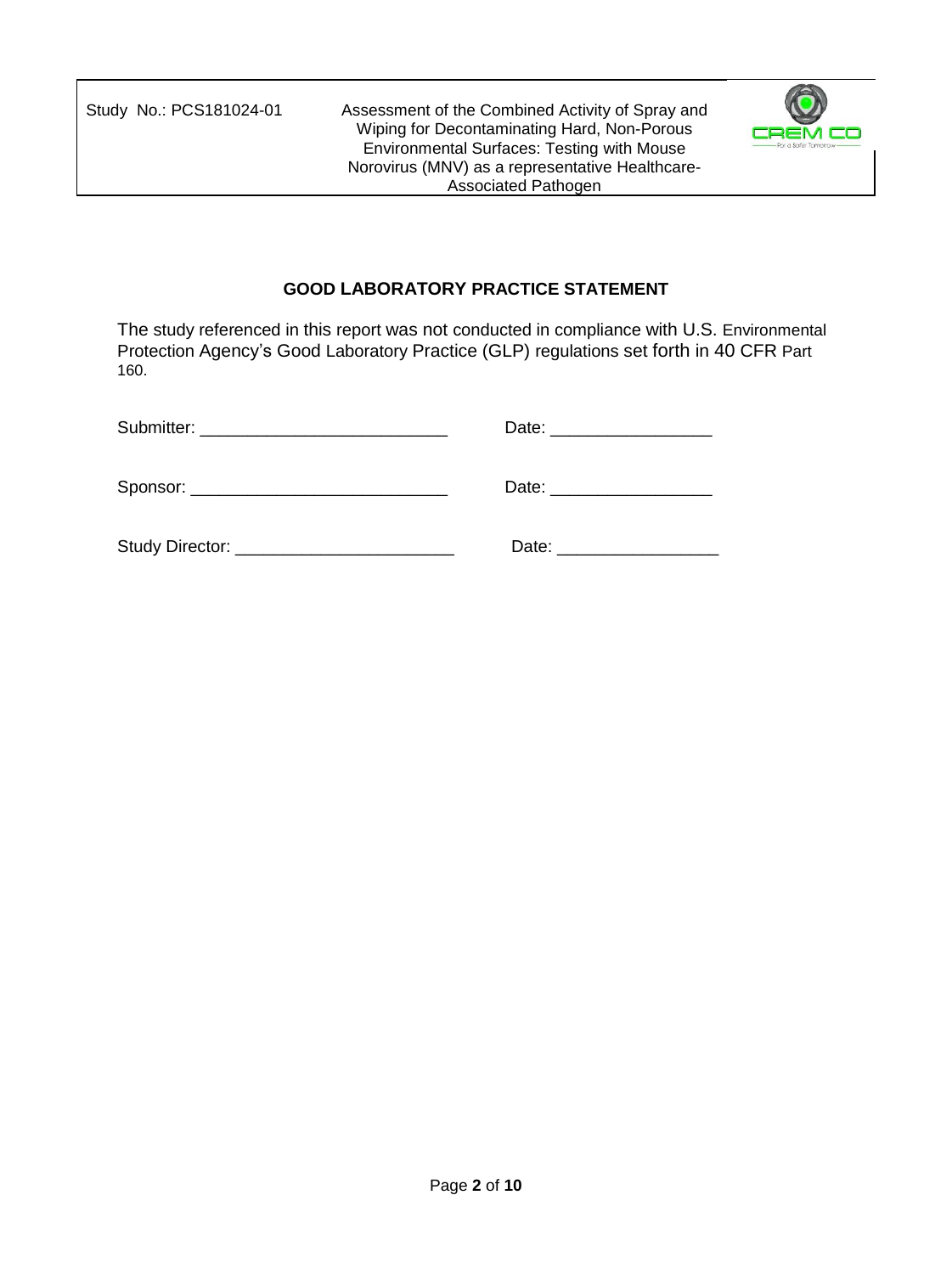

## **STUDY PERSONNEL**

STUDY DIRECTOR: Syed A. Sattar, PhD

PROFESSIONAL PERSONNEL INVOLVED: Bahram Zargar, PhD Saeideh Naderi, PhD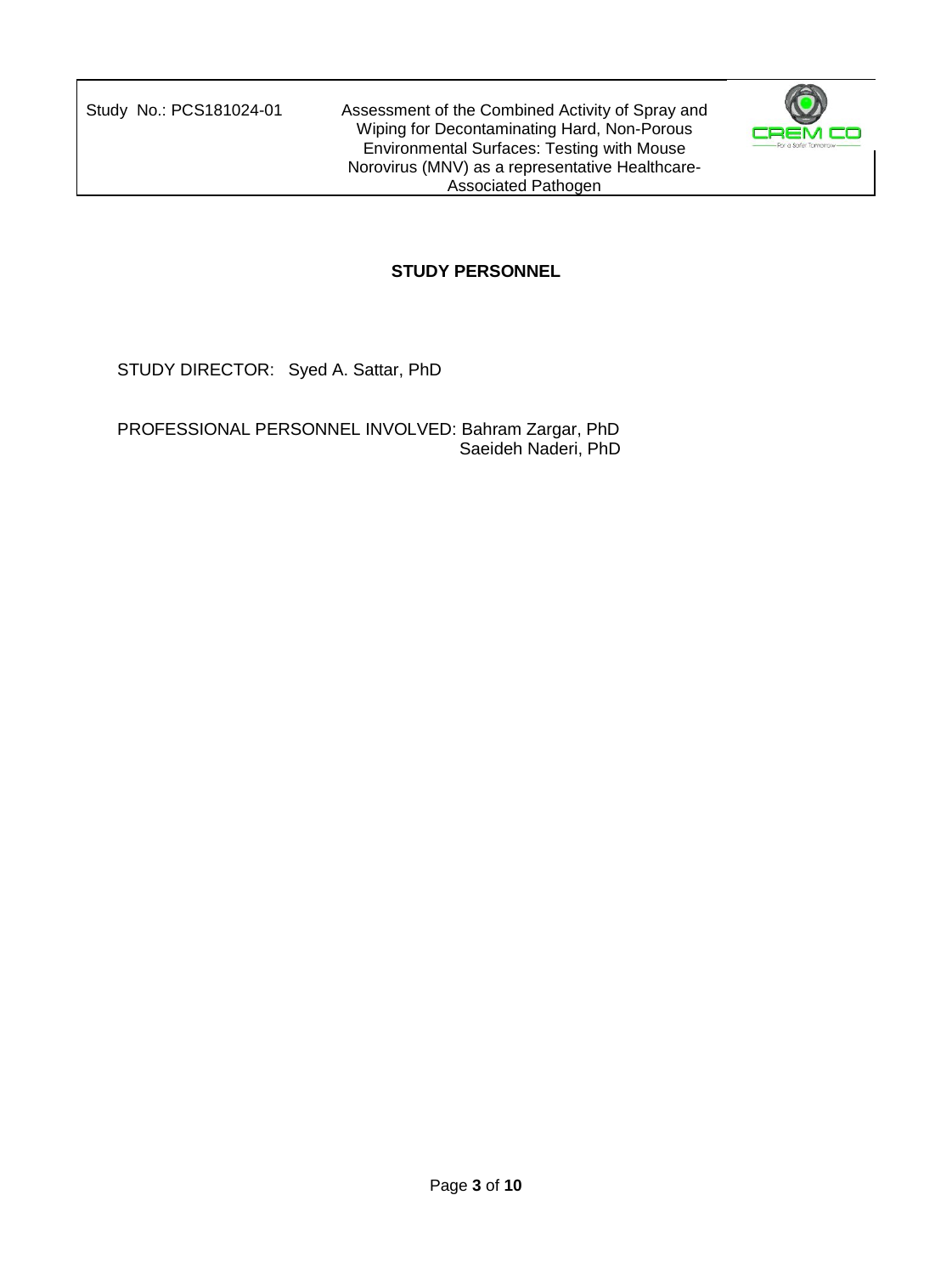

## **STUDY REPORT**

#### **GENERAL STUDY INFORMATION**

| <b>Study Title:</b><br><b>Study Number:</b> | Assessment of the Combined Activity of Spray and Wiping for<br>Decontaminating Hard, Non-Porous Environmental Surfaces:<br>Testing with Mouse Norovirus (MNV) as a representative<br>Healthcare-Associated Pathogen<br>PCS181024-01 |
|---------------------------------------------|-------------------------------------------------------------------------------------------------------------------------------------------------------------------------------------------------------------------------------------|
| <b>Sponsor</b>                              | Process Cleaning Solutions (PCS), Inc.                                                                                                                                                                                              |
| <b>Testing Facility</b>                     | <b>CREM Co Labs</b><br>Unit 1-2, 3403 American Drive, Mississauga, ON, Canada L4V 1T4                                                                                                                                               |

### **TEST SUBSTANCE IDENTITY**

**Test Substance Name:** PCS 200 **Lot/Batch(s):** Lot #

| <b>STUDY DATES</b>              |           |
|---------------------------------|-----------|
| <b>Date Sample Received:</b>    | Nov/20/18 |
| <b>Study initiation date:</b>   | Nov/20/18 |
| <b>Experimental Start Date:</b> | Nov/24/18 |
| <b>Experimental End Date:</b>   | Dec/16/18 |
| <b>Study Completion Date:</b>   | Dec/17/18 |

# **I. RATIONALE**

Routine manual cleaning of hard, non-porous environmental surfaces in healthcare and other settings often does not achieve the desired level of their microbial decontamination (Carling 2016; Sattar and Maillard 2013). Also effectiveness of a function of the way that the products are applied (eg, spraying vs wiping) and the work practices and conditions with which they are used is different. Some institutions have implemented a double-clean process in an effort to achieve higher levels of microbial decontamination. Others now use sporicidal formulations for the terminal disinfection of isolation rooms.

Current testing of environmental surface disinfectants does not incorporate the often used wiping component (Sattar 2010), which is crucial as a physical step to enhance the process of surface decontamination by adding pressure as well as by contributing to the removal of soiling. There is, therefore, a need to generate test data on such formulations by combining the physical action of wiping with the disinfection process. Such information would better inform infection preventionists of the field-relevant potential of environmental surface decontamination processes. In spraying, less solution is used, and often the same disinfectant solution can be used for general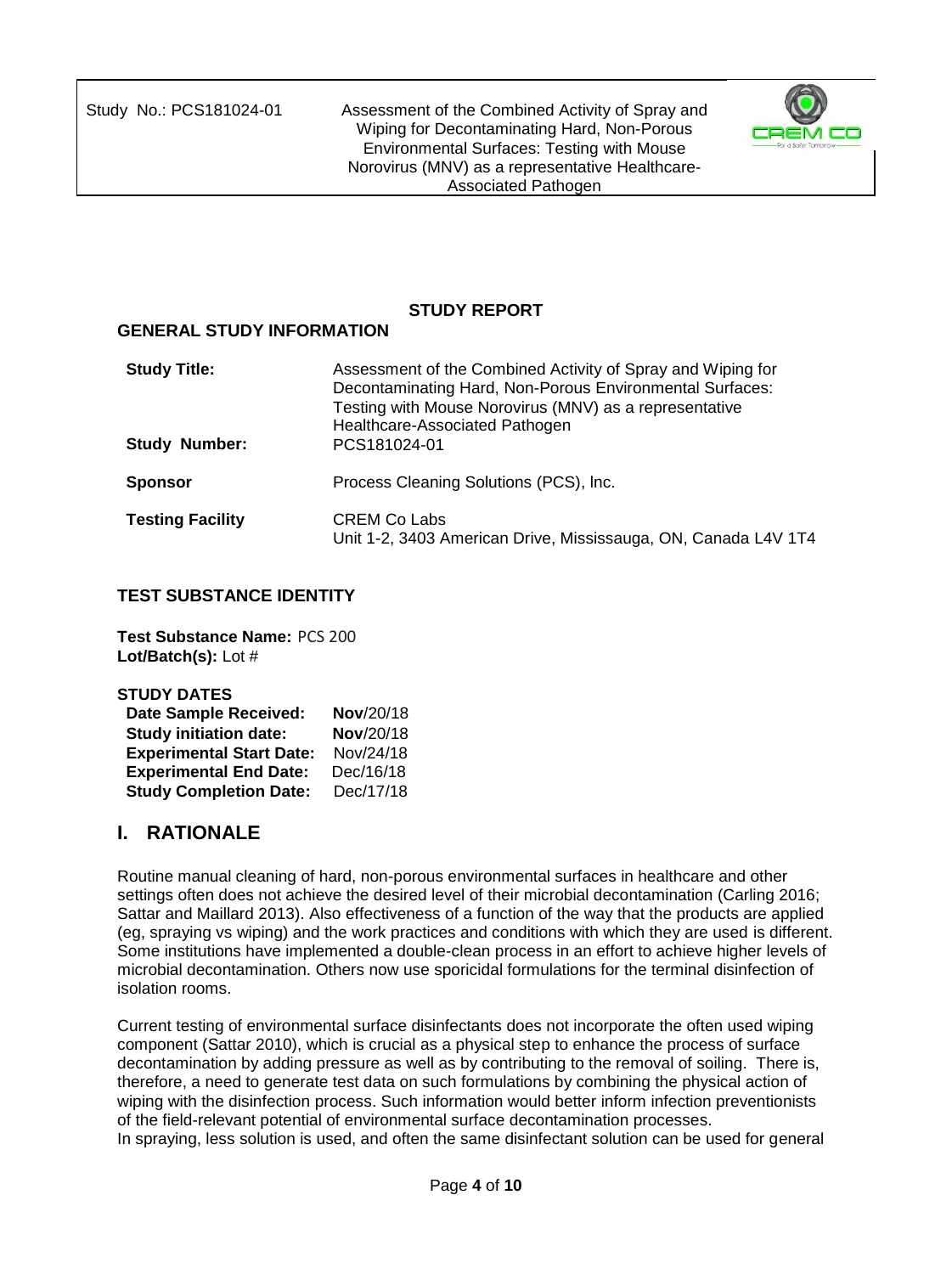

disinfection of operatory surfaces and may provide an acceptable alternative to other cleaning/disinfecting method. The combined use of spraying and wiping with disinfection could also lead to reductions in the amounts of chemicals used, thereby adding further to environmental and workplace safety.

# **II. OBJECTIVES**

The objective of this study was to:

a. Conduct laboratory-based testing on the combined use of a spray and microfiber fabric using chlorine-based disinfectant (PCS 200) diluted in a neutral pH buffer for the microbial (virus) decontamination of hard, non-porous environmental surfaces representing those found in healthcare settings. The aim here was to evaluate the efficacy of a cleaning/sanitizing process using spray and wipe with PCS 200 cleaner.

## **SUMMARY OF RESULTS**

| <b>Test Substance:</b>       | PCS 200 neutral PH oxidizing disinfectant                                                                                                                                                                                             |
|------------------------------|---------------------------------------------------------------------------------------------------------------------------------------------------------------------------------------------------------------------------------------|
| <b>Test Carriers</b>         | 1 cm diameter disks of brushed stainless steel.                                                                                                                                                                                       |
| <b>Dilution:</b>             | PCS 200 was tested as Ready-to-Use (RTU), No dilution was<br>required.                                                                                                                                                                |
| <b>Test Organism</b>         | Murine Norovirus (MNV)                                                                                                                                                                                                                |
| <b>Exposure Time:</b>        | No exposure time was considered. In the "Spray-Wipe" technique,<br>the disks of each platform were transferred to neutralization<br>solution immediately at the end of wiping.                                                        |
| <b>Exposure Temperature:</b> | Ambient temperature (22±2°C)                                                                                                                                                                                                          |
| Soil Load:                   | In accordance with the ASTM standard E2197, a mixture of<br>bovine mucin, bovine serum albumin, and yeast extract was used<br>to give a total protein concentration equal to that in 5% bovine<br>serum in test microbial suspension. |

#### **TEST SYSTEM**

#### **1. Test Microorganism**

Murine Norovirus (MNV): MNV is a non-enveloped RNA virus in the family Caliciviridae. Members of this family can cause acute diarrhea and vomiting. Unlike MNV, the human norovirus cannot be readily cultured in the lab. Therefore, MNV is often used as surrogate for it to assess the activity of microbicidal chemicals.

### **2. Host Cell Line**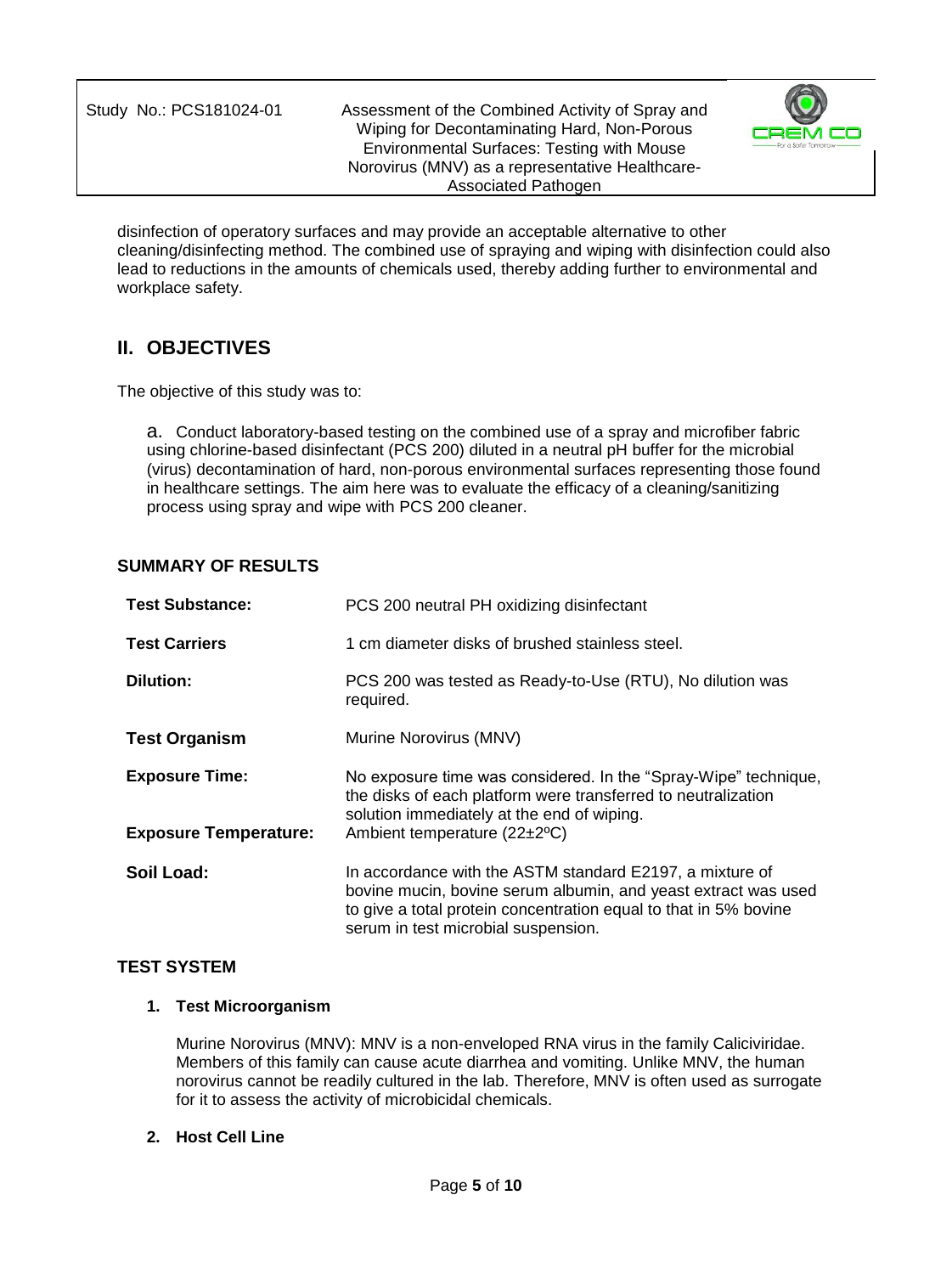

RAW 264.7 cells were used as host cell to support the replication of murine noroviruses. This cell line is a macrophage-like, Abelson leukemia virus transformed cell line derived from BALB/c mice. This cell line is a commonly used model of mouse macrophages for the study of efficacy test of disinfectants.

The cells were seeded into 12-well multi-well cell culture plates contained modified Eagle's medium (MEM) supplemented with 10% fetal bovine serum (FBS) and maintained at 36±1°C in a humidified atmosphere of 5% CO2. Efficacy test was performed when the cell monolayer reached >90% confluency.

#### **3. Test Medium**

The test media used in this study were RPMI-1640 for passaging the cell line, 1X and 2 X Minimum Essential Medium (MEM) supplemented with L-glutamine, 10% (v/v) FBS, antibiotics and 7.5% sodium bicarbonate to grow the host cell and the virus after infection.

#### **4. Preparation of Test Inocula**

To prepare the virus for inoculation, the virus stock was mixed directly with the soil load (mixture of bovine mucin, yeast extract and BSA). Dilution of the mixture was prepared using Earle's balanced salt solution (EBSS; pH 7.2-7.4).

#### . **TEST METHOD**

#### 1. **Preparation of Test Substance**

The efficacy tests were performed on Ready-To-Use PCS 200 as specified by the Sponsor.

#### **2. Test Procedure**

A quantitative test system to closely simulate the field-application of the environmental surface decontamination process (quantitative carrier test – Tier 3 or QCT-3) was applied. Such a system aims to standardize the wiping of the target surface in terms of simulating the style of wiping in the field as well as the pressure applied during the wiping. Disks (1 cm diameter) of brushed stainless was used as archetypical environmental surfaces. Sterile disks were placed on the platform (dimensions 1 ft. x 2 ft.  $(-30.0 \times 60.5 \text{ cm})$ ). The platforms are constructed in a way to allow the retrieval of the disks simultaneously in an eluent/neutralizer immediately at the end of the exposure time. The disks were then eluted and the eluates assayed for viable organisms.

Each metal disk on the platform was contaminated with 10 μL of the test inoculum with a soil load (ASTM protocol E2197) and left to dry (contaminated platform) under an operating biosafety cabinet (BSC) for 120±10 minutes. A separate platform with sterile disks was used as a clean surface (transfer platform).

#### **"Spray-Wipe" method,**

Starting with the contaminated platform, both platforms were sprayed in an 'S' shaped pattern once as instructed by the Sponsor and then wiped in two steps in a pre-determined manner (as instructed by the manufacturer). Both steps were performed with one piece of dry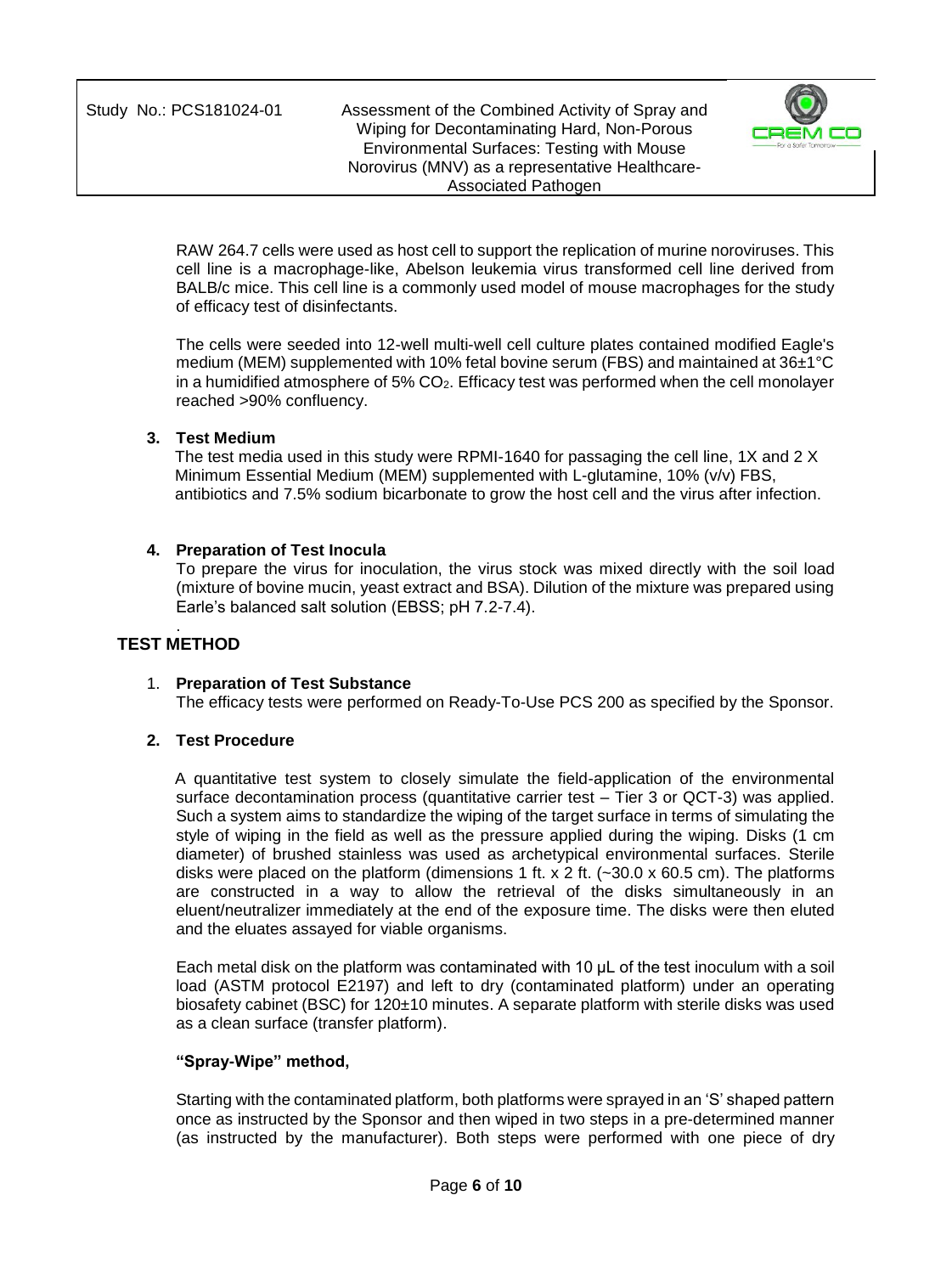

microfiber cloth (14" x 14"). Wiping was started right after spraying, starting from the contaminated platform back and forth to the end of transfer platform. In the second step, wiping was continued from transfer platform using the dry side of the same microfiber and ended up to the beginning of contaminated platform. Constant pressure of 2-3 lbs was applied during wiping process.

The separate platform (transfer platform) was used to determine if, and how much, microbial contamination could be transferred to uncontaminated surfaces in the immediate vicinity.

To recover the inocula from the disks simultaneously, using the retrieval mechanism each disk on the platform was placed into a separate vial containing 950 µL of a neutralizer/eluent/diluent (Letheen broth with 0.5% sodium thiosulfate) and vortex mixed for  $30±5$  seconds to recover the inocula from the carriers (10 $^{\circ}$  dilution). A ten-fold dilution series were prepared for each carrier and control eluate using EBSS. Depending on the initial inoculum level and the level of virucidal activity expected, the number of dilutions was different for test and control eluates. The appropriate dilutions were inoculated onto monolayers of RAW 264.7 cells and incubate at 36±1°C for 60 minutes for virus adsorption.

After virus adsorption, overlay medium was added to each well and the plates left in a BSC for the overlay to solidify. They were then incubated at  $36\pm1\degree C$  in an incubator with 5% CO<sub>2</sub>. The monolayers were fixed and stained after 40-44 hrs of incubation and the plaques on them counted and recorded to determine percentage reduction in the viability and transfer of the virus to clean platform.

"Spray-Wipe" test was repeated once and the average of the two tests is reported here as the final result

#### **Experimental Design**

#### **a) Input**

The stock virus utilized in the testing was titrated by 10-fold serial dilution and assayed for infectivity to determine the starting titer of the virus. The results of this control were for informational purposes only.

#### **b) Cytotoxicity Control**

Prior to test, cytotoxicity control and control for interference with virus infectivity were performed to determine if the test substance causes any apparent degeneration (cytotoxicity) of the host cell line and to assess if the neutralizer in any way reduces or enhances such cytotoxicity. Control monolayers received an equivalent volume of EBSS (without any neutralizer) only.

#### **c) Neutralization Test (LB with 0.5% sodium thiosulfate)**

Confirmation of neutralization of the test formulation was also carried out using Letheen broth as neutralizer containing 0.5% Sodium thiosulfate with the PCS200 test sample and 100  $\mu$ L of 10<sup>-5</sup> dilution of the test virus. In addition, EBSS as control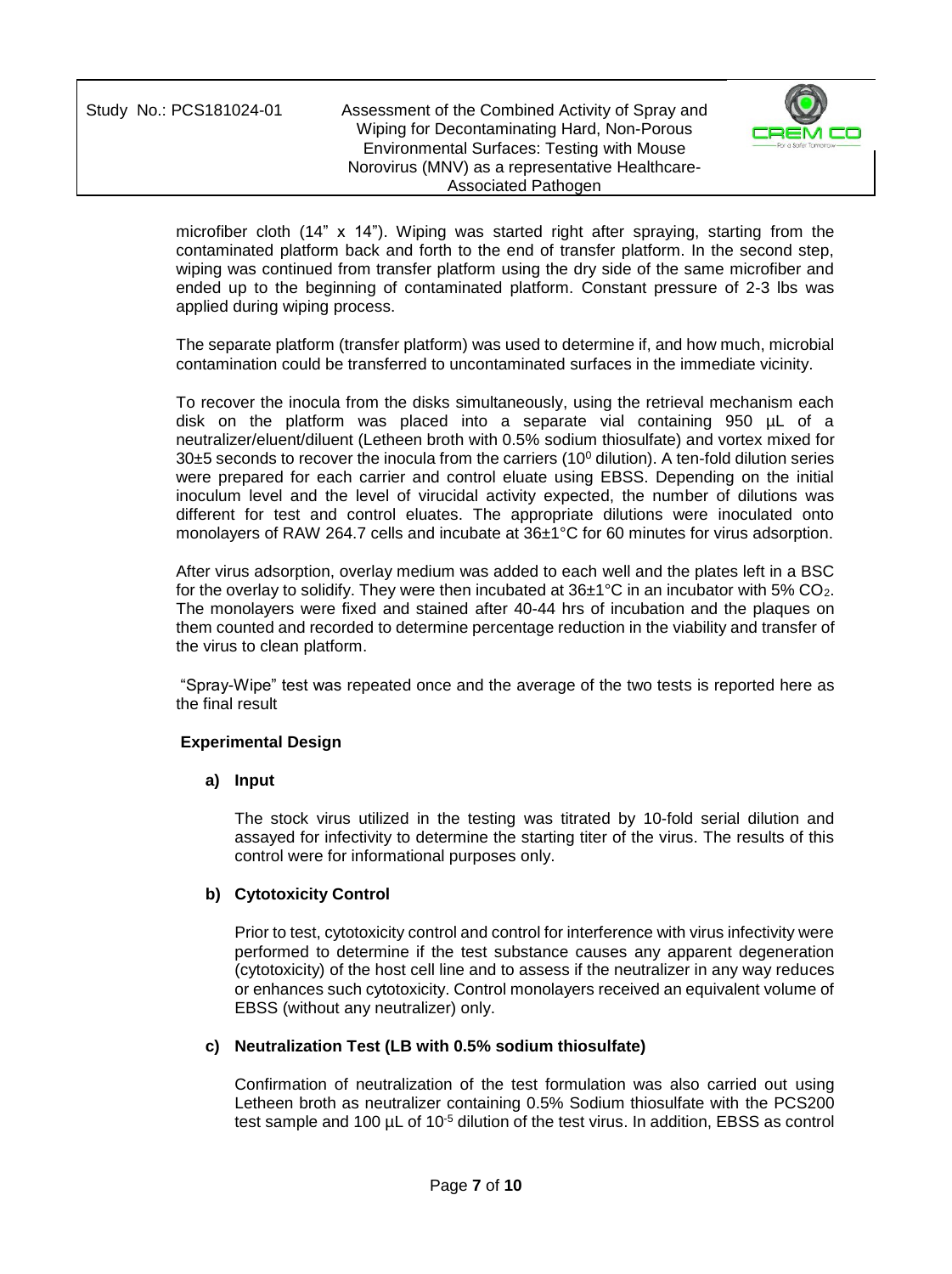

and the neutralizer were included individually to rule out any microbicidal or microbistatic action of the neutralizer itself.

### **d) Efficacy Test**

- 1. Two platforms were used in testing of each method, one as a contaminated platform by inoculating all 9 disks with 10 µL of test organisms suspension and the second one as transfer plate with clean disks.
- 2. Platforms were left inside an operating BSC for 2 hrs to dry.

## 3. **To clean/disinfect surfaces:**

**Spray-Wipe":** One bottle of PCS 200 was poured into the pump device. Both platforms were sprayed in an 'S' shaped form with equal speed  $(-4$  seconds). The surfaces of both platforms were wiped with one micro fiber cloth (2-folded), starting from contaminated platform to the end of transfer one with a constant pressure between 2-3 lbs ; and rewiped with the dry side of the same microfiber cloth from transfer platform back to the contaminated platform.

- 4. The RAW 264.7 cells in multi-well culture plates were inoculated with 100 μL of the dilutions prepared from test and control samples. Uninfected indicator cell cultures (cell controls) were inoculated with 100 μL EBSS alone. The cultures were incubated at 36±1°C in a humidified atmosphere of 5% CO<sup>2</sup> for 40-44 hrs before fixing and staining them for counting plaques.
- 5. Three control disks were included in each test to estimate the initial contamination on the platform. The test was initiated with processing one control before the processing test carriers, one in the middle of the test (after processing contaminated platform disks) and ended up with the third control (after processing transfer platform disks). This was done to take into the account the changes in the input level of the test organisms during the experiment.

## **DATA ANALYSIS**

#### **Calculation of Percent Reduction**

$$
Percent \; Reduction = \left(1 - \frac{\frac{CFU_{contaminated}}{A_{disk}}}{\frac{CFU_{initial}}{A_{platform}}}\right) \times 100
$$
\n
$$
Percent \; Transfer = \left(\frac{\frac{CFU_{transfer}}{A_{disk}}}{\frac{CFU_{initial}}{A_{platform}}}\right) \times 100
$$

Where

 $CFU<sub>initial</sub>$  average of CFU on the two control disks  $CFU_{contaminated}$  = average of CFU on the five disks retrieved from contaminated platform  $CFU<sub>transfer</sub>$  = average of CFU on the five disks retrieved from transfer platform  ${\rm A}_{platform}$ = Area of the platform (cm<sup>2</sup>)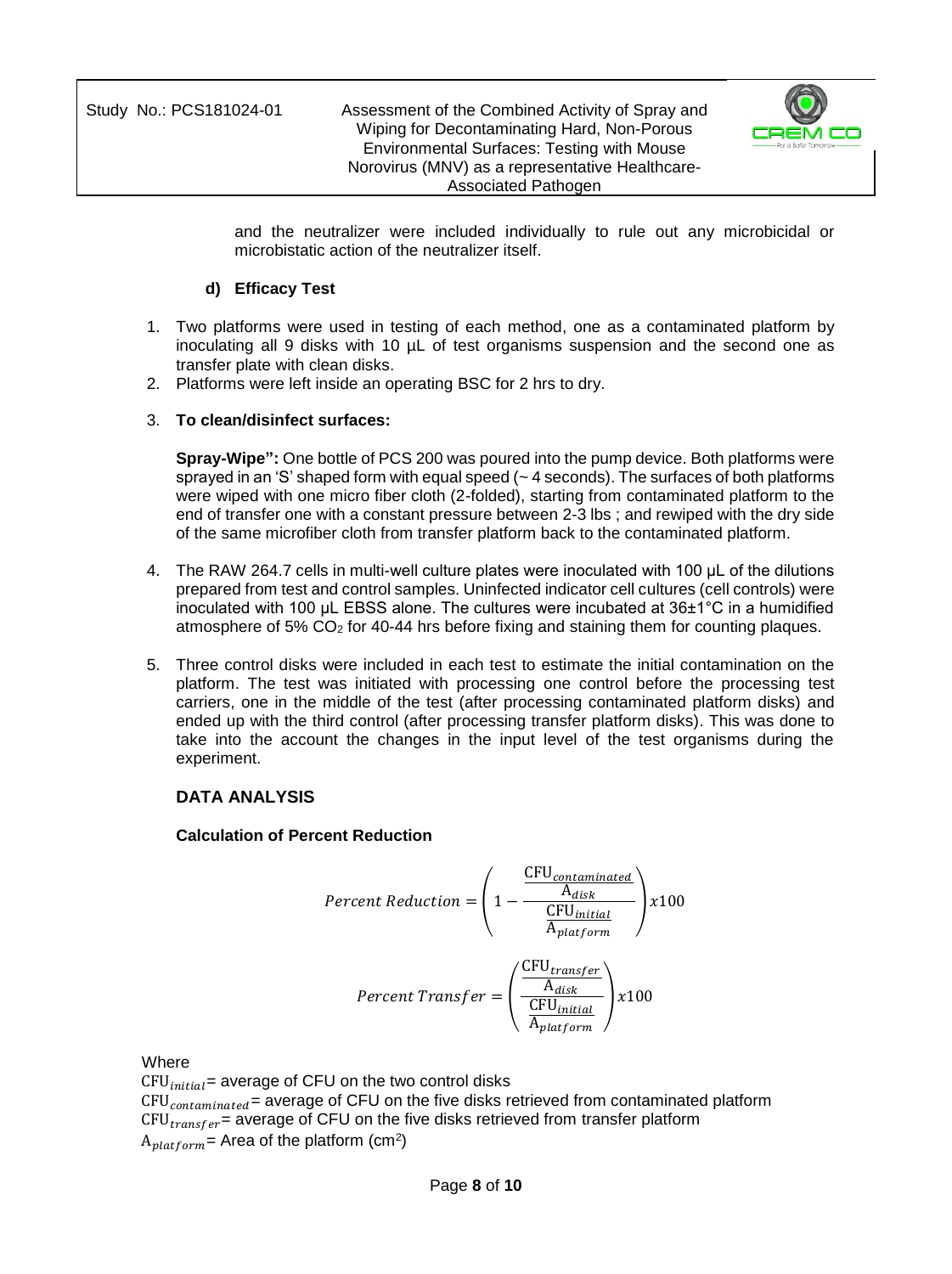

 $\mathrm{A}_{disk}$ = Area of the disk (cm $^2$ )

### **STUDY ACCEPTANCE CRITERIA**

No product acceptance criterion was specified for this range-finding study.

### **TEST RESULTS**

Table 1 shows the result of virus inactivating/removing activity of each sample test.

**Table 1**: virus inactivating/removing activity using Spray PCS200

|         |         | (PFU/cm <sup>2</sup> )                |  | Percent        |           | <b>Average Percent</b> |  |  |
|---------|---------|---------------------------------------|--|----------------|-----------|------------------------|--|--|
|         | Control | Fransfer<br>Reduction<br>Contaminated |  | $\tau$ ransfer | Reduction | ransfer                |  |  |
| Test #1 | 4.333   |                                       |  | $100*$         |           | 100                    |  |  |
| Test #2 | 18.386  |                                       |  | $100*$         |           |                        |  |  |

\*=No PFU were detected in the eluents tested. **Conclusions**

The results of this study showed that, under the test conditions specified, spray and wiping with PCS200 efficiently decontaminated the contaminated disks and also prevented the transfer of infectious virus to the clean disks.